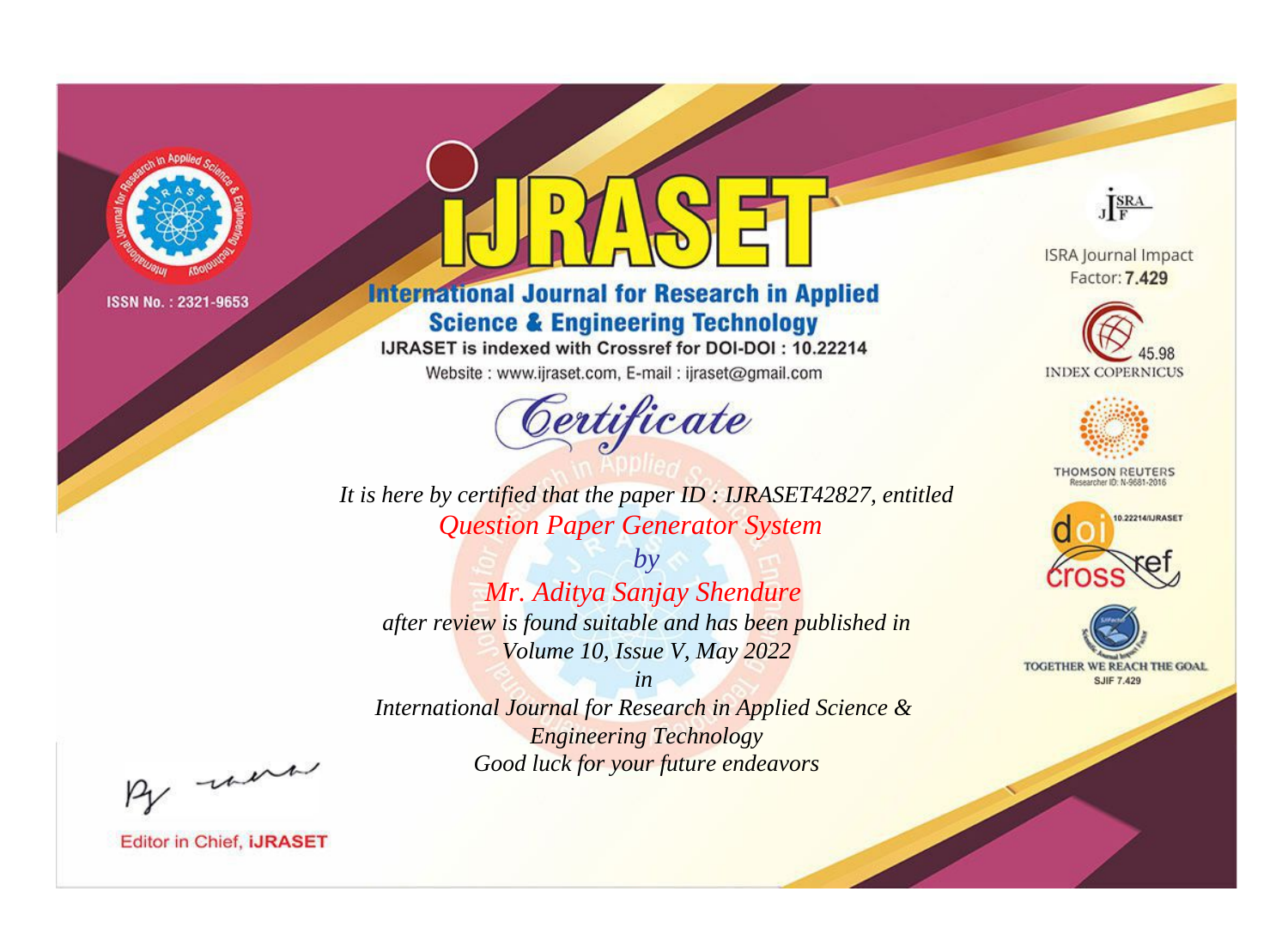

# **International Journal for Research in Applied Science & Engineering Technology**

IJRASET is indexed with Crossref for DOI-DOI: 10.22214

Website: www.ijraset.com, E-mail: ijraset@gmail.com



JERA

**ISRA Journal Impact** Factor: 7.429





**THOMSON REUTERS** 



TOGETHER WE REACH THE GOAL **SJIF 7.429** 

*It is here by certified that the paper ID : IJRASET42827, entitled Question Paper Generator System*

*by Mr. Aniruddh Dagadu Khamkar after review is found suitable and has been published in Volume 10, Issue V, May 2022*

*in* 

*International Journal for Research in Applied Science & Engineering Technology Good luck for your future endeavors*

By morn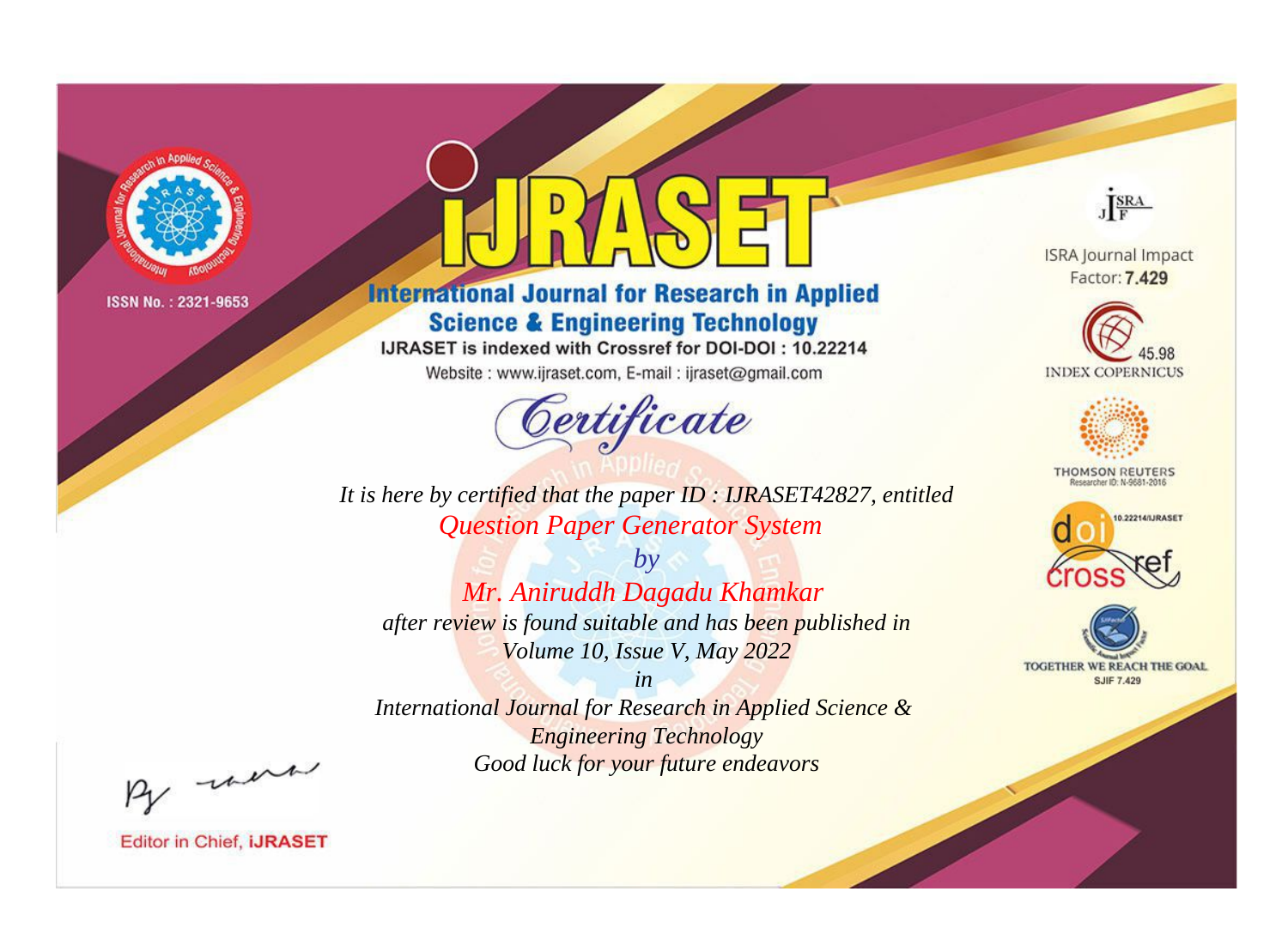

# **International Journal for Research in Applied Science & Engineering Technology**

IJRASET is indexed with Crossref for DOI-DOI: 10.22214

Website: www.ijraset.com, E-mail: ijraset@gmail.com



JERA

**ISRA Journal Impact** Factor: 7.429





**THOMSON REUTERS** 



TOGETHER WE REACH THE GOAL **SJIF 7.429** 

*It is here by certified that the paper ID : IJRASET42827, entitled Question Paper Generator System*

*by Mr. Prasanna Premnath Vathare after review is found suitable and has been published in Volume 10, Issue V, May 2022*

*in* 

*International Journal for Research in Applied Science & Engineering Technology Good luck for your future endeavors*

By morn